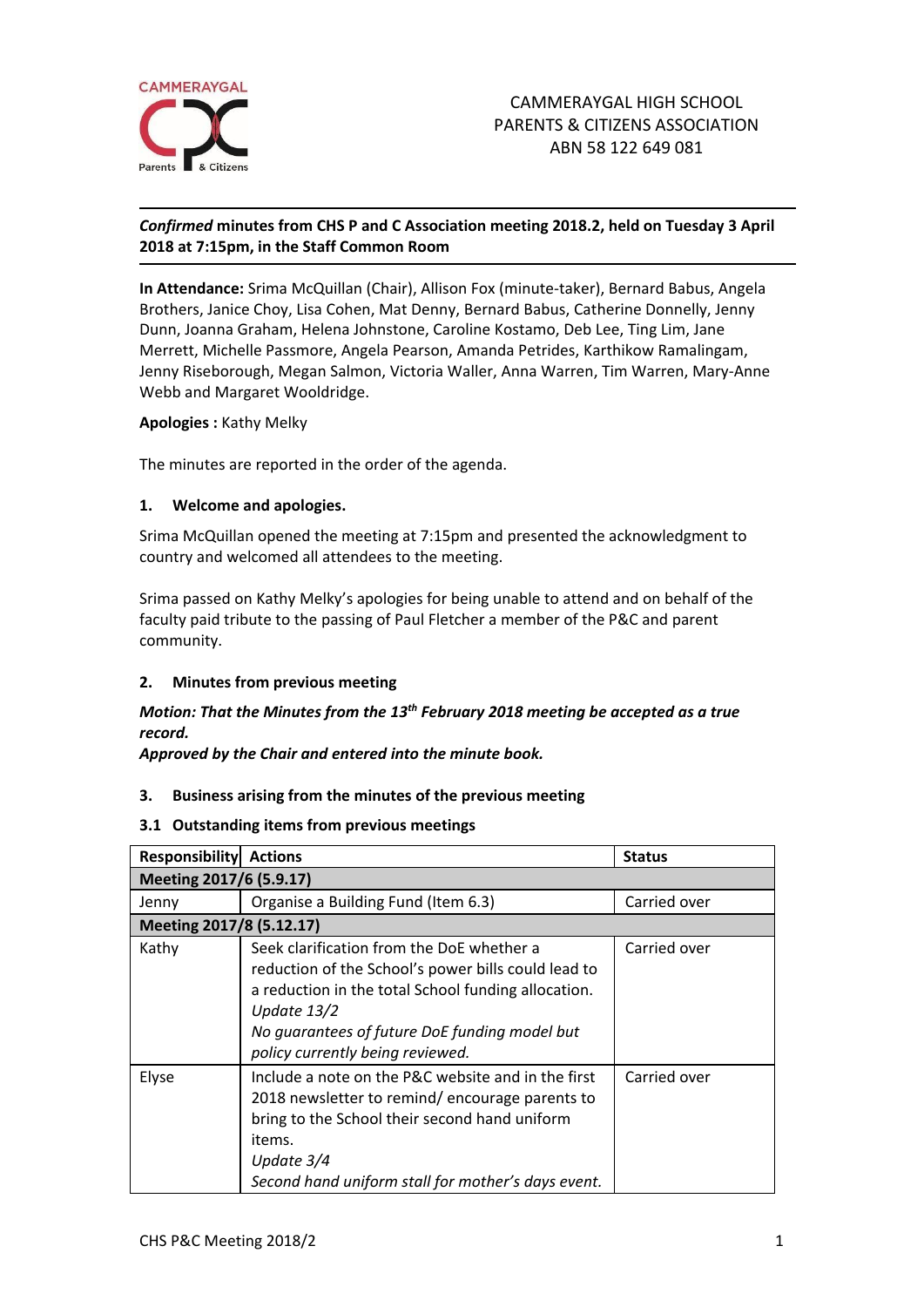

# CAMMERAYGAL HIGH SCHOOL PARENTS & CITIZENS ASSOCIATION ABN 58 122 649 081

| Meeting 2018/1 (13.02.18) |                                                                                                            |              |  |
|---------------------------|------------------------------------------------------------------------------------------------------------|--------------|--|
| Chair and<br>A.Robson     | Seek volunteers for Sports Coordinator.<br>Update 3/4<br>Different roll, well supported now, still pending | Carried over |  |
| Secretary                 | Eft for payment system for social evening on 20 <sup>th</sup>                                              | completed    |  |

### **4. Standing items**

### **4.1 Collection of membership fee**

Noted as per agenda

### **4.2 Working with Children check**

Noted as per agenda

#### **5. Correspondence**

Srima last week attended the NSW P&C Federation meeting and explained their role to advocate on our (P&C) behalf. They DoE have a \$3m matching fund which we may be able to take advantage. A great resource.

#### **6. Reports**

## **6.1 Principal's report**

Jodi Arrow (Deputy) provided a report in Kathy's absence.

Jodi started by acknowledging the work that Paul did with the school, thanked him for his valuable contribution and passed on how much he would be missed.

Thanked the P&C for fundraising and social evening, staff enjoyed the social part and meeting parents.

Thanked the P&C for air-conditioning for the 4 classrooms, noting they will installed during the school holidays and that when announced to the students, there were cheers heard throughout the school.

Informed the P&C that "Schoolbytes" is being used for fee collection via email. If fees for electives are not paid for, then students will need to move to electives with no additional fees. There has already been an improvement in collections since its implementation. At the next P&C meeting, Kathy will present the 2020 strategic plan.

#### **Senior Campus Update**

Demolition has been completed and is on track for November 2018 handover.

#### **School Working Bee**

Jody asked for support from P&C.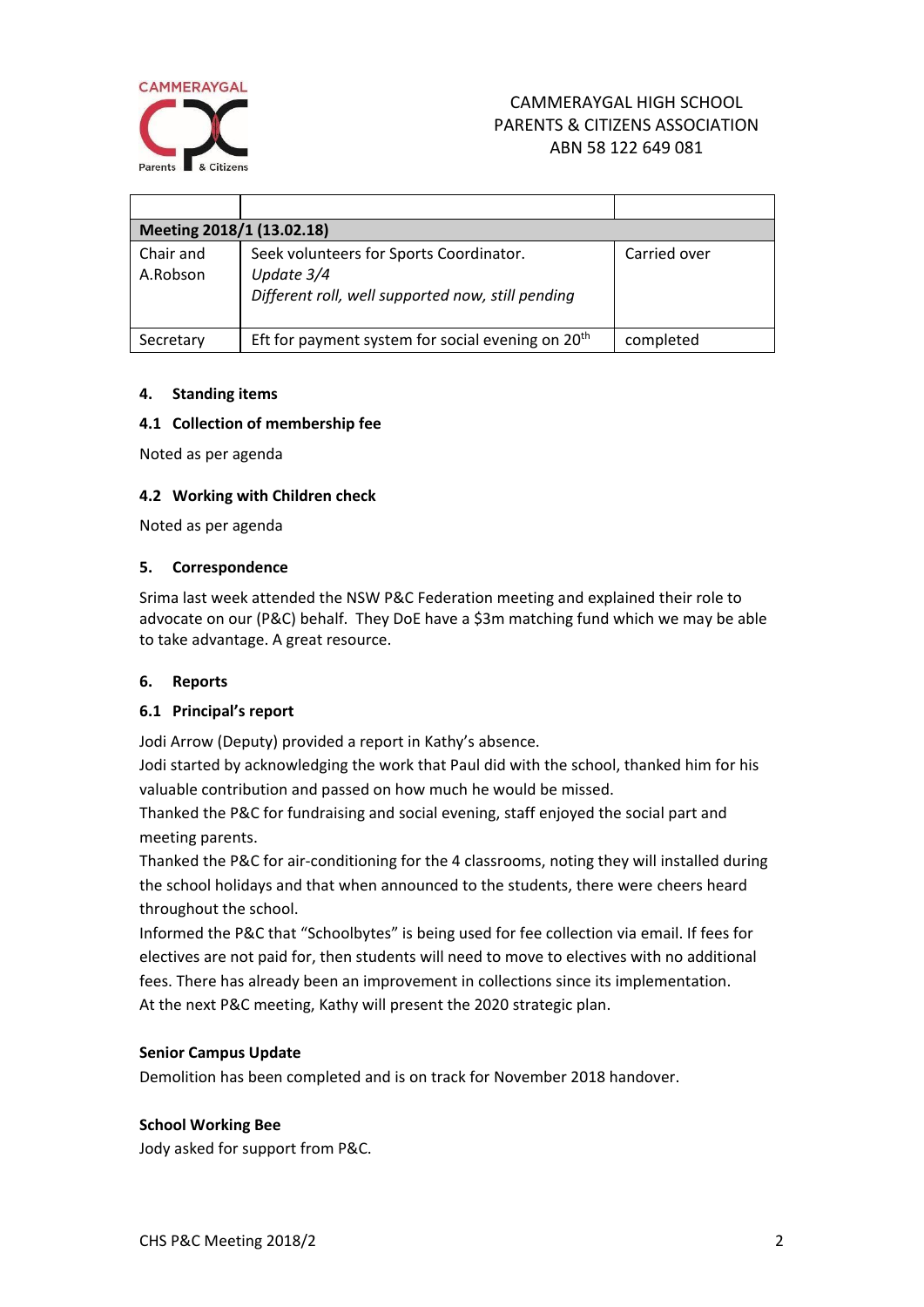

## **6.2 President's report**

Srima proposed working bee on Saturday, after discussion determined that it would be pushed until after school holidays. It was noted that the Council will provide native seedlings.

Srima thanked and noted the exceptional turn out of parents who attended the Innovation night about 3 weeks ago which was used to get ideas from the school community. The major points agreed on the night were:

- 1. #HeToo getting dads involved
- 2. Diversity encourage cultural diversity with events
- 3. #KidsToo getting kids involved.
- 4. Have some fun with events
- 5. Getting more out of P&C meetings
- 6. Providing opportunities for the kids from parent community and skills
- 7. Build a community
- 8. Message to kids that we are here to support you in all of these initiatives.
- 9. Small events, big fundraiser, different sizes and different groups

Srima asked for volunteers for parent panels for the teacher merit selection. A note will go out to all parents to let Srima know if you are interested.

The P&C discussed the air-conditioning and the pros and cons for funding the solar panels.

## *Motion: That the P&C approve \$20,000 from their funds to be used for the airconditioning.*

*Moved: Joanna Graham*

*Seconded: Angela Brothers*

#### **Solar panels**

Further discussion regarding the solar panel funding continued. It was agreed that more information was required before the P&C would consider.

The questions from the P&C were:

- 1)How long before the government stops funding 50% of the capital cost?
- 2)What is the current electricity bill costs?
- 3)How many KW hours is the school using?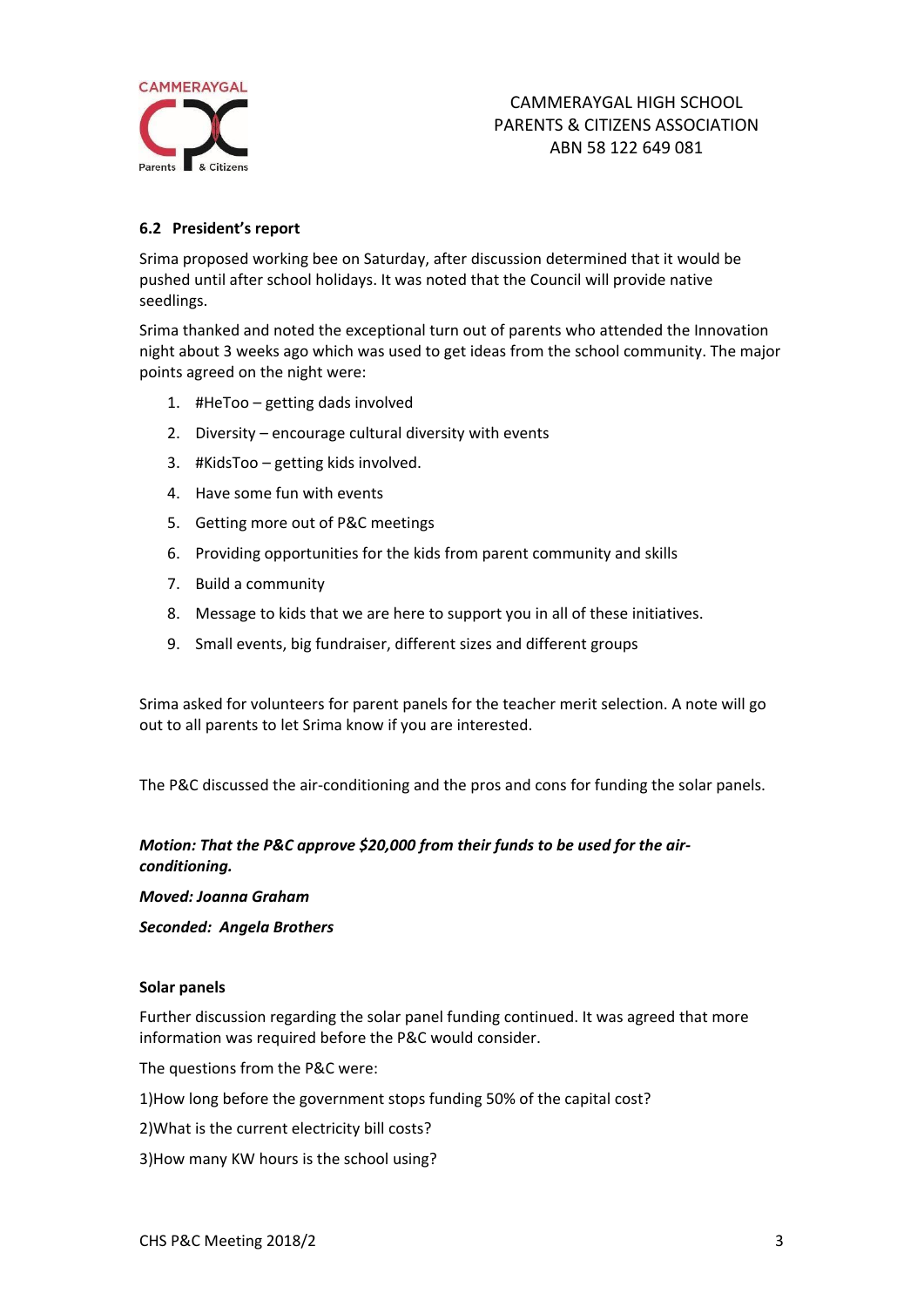

## **6.3 Treasurer's report**

Jenny Riseborough reported that the Bank Balance as of April 3rd was \$91,901.93, including \$13,250 from the voluntary P&C donation from year 7 students.

Srima informed the P&C that years 8, 9 and 10 contributions will be invoiced next term.

### **6.4 Encouraging good study habits**

Megan Salmon discussed the wellbeing feedback survey regarding helping kids with study skills and facilitated discussion on supporting children to be effective learners at home especially in consideration for the upcoming HSC. A recommended resource is [www.studyskillshandbook.com.au](http://www.studyskillshandbook.com.au/)

### **6.5 Mother's Day Event**

Matt Denning provided an update on behalf of the 17-18 dads who met last week and talked about the concept for an annual Mother's Day event. Sit down brunch where mums are served meals by their children, community event with stalls and stands and entertainment (school band). Food & beverage, marketing to get people engaged, operations (logistics and entertainment), stall holders, sponsorship team.

Matt called for support with stall holders, events list for sponsorship packages, sponsorship agreement, getting the kids involved. Raffle ticket. It was agreed that it would be on Thursday 10<sup>th</sup> of May.

#### **7. Governance**

No item was discussed under this heading.

### **8. General business**

**8.1 Communication Sub-committee**

No report

#### **8.2 Community and Environment Sub-committee**

No report tabled

#### **8.3 Music Sub-committee**

No report tabled

#### **8.4 Social and fund-raising Sub-committee**

It was discussed and agreed that the big fundraiser will be in Q3 or Q4 with potential options that will raise money and venues to be presented next meeting.